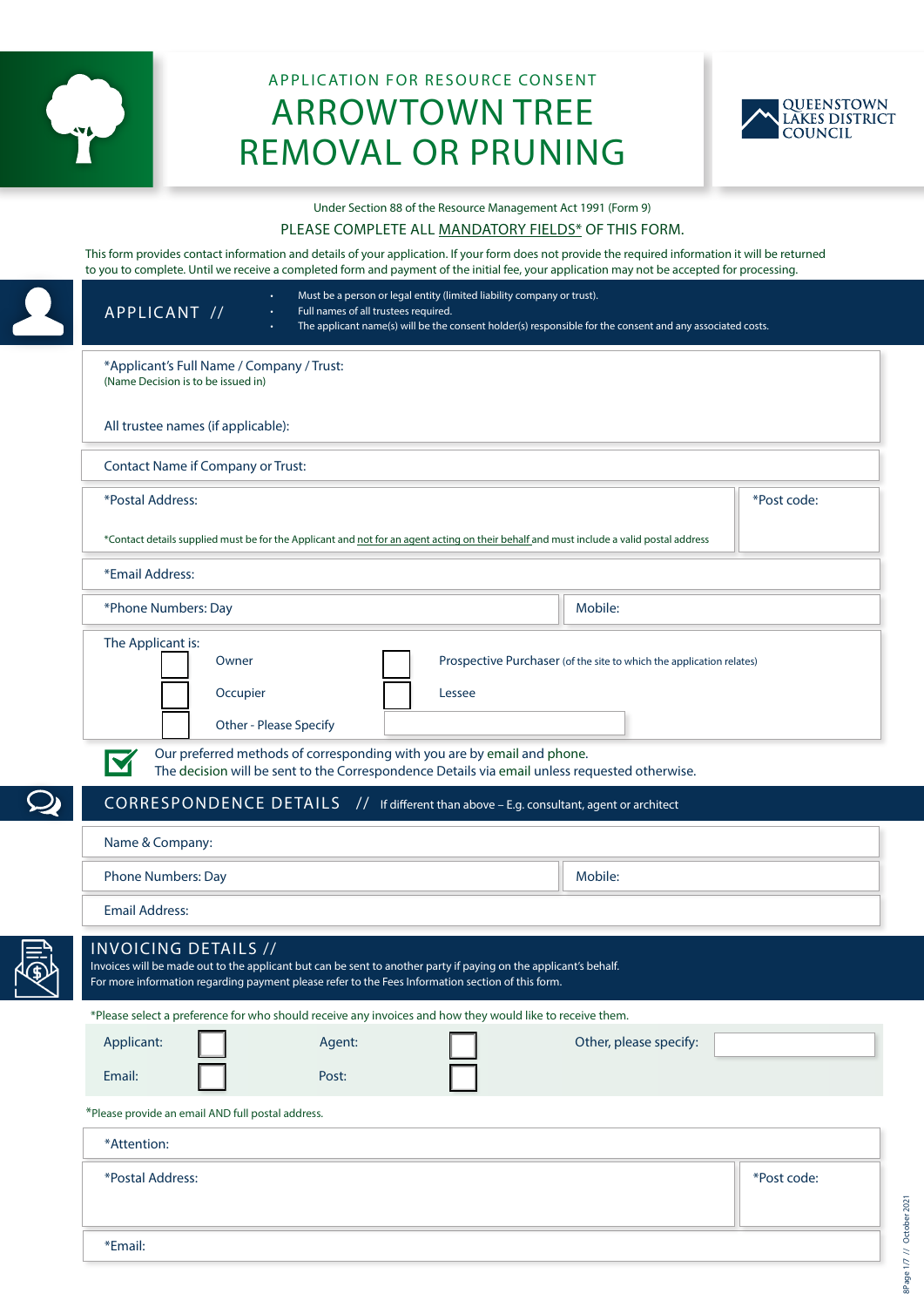# DETAILS OF SITE

Address / Location to which this application relates:

Legal Description: Can be found on the Computer Freehold Register or Rates Notice – e.g Lot x DPxxx (or valuation number)

# PRE-APPLICATION MEETING OR URBAN DESIGN PANEL

Have you had a pre-application meeting with QLDC or attended the urban design panel regarding this proposal?

















Yes  $\begin{pmatrix} \end{pmatrix}$  No  $\begin{pmatrix} \end{pmatrix}$  Copy of minutes attached

If 'yes', provide the reference number and/or name of staff member involved:

# CONSENT(S) APPLIED FOR

Land use consent to undertake the following to a tree or group of trees identified in Schedule 32.7 'Arrowtown Character Trees' of the Proposed District Plan. Removal Significant Trimming View Works, building or excavation within the root protection zone



# BRIEF DESCRIPTION OF THE PROPOSAL





Queenstown Lakes District Council Private Bag 50072, Queenstown 9348 Gorge Road, Queenstown 9300

P: 03 441 0499 E: resourceconsent@qldc.govt.nz www.qldc.govt.nz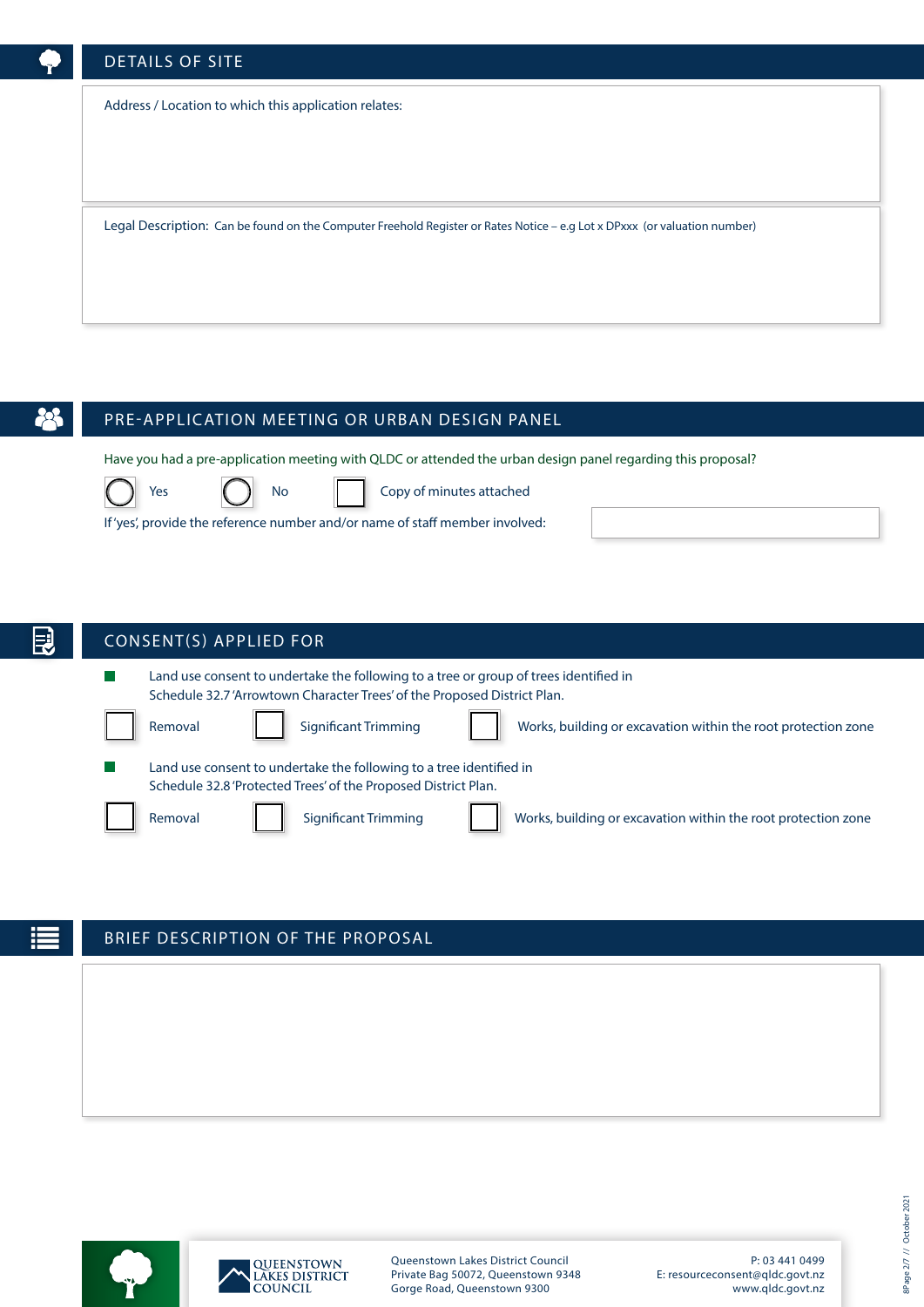To be accepted for processing, your application for tree removal/pruning should include the following:

For all applications:



Computer Freehold Register for the property (no more than 3 months old) and copies of any consent notices and covenants. (Can be obtained from Land Information NZ at  $\rightarrow$  https://www.linz.govt.nz/).

An aerial photo / plan showing the locality.

A plan / map or sketch the location of trees on the site.

Photos of the subject tree(s).

Written approval of every person who may be adversely affected by the granting of consent (s95E).

Assessment of Effects on the Environment (AEE). An AEE is a written document outlining how the potential effects of the tree removal /pruning/works have been considered. The matters of discretion and relevant policies are in Part 32 of the Proposed District Plan. See Appendix 1 for guidance on preparing your AEE.



Arborist Report (if obtained)

We prefer to receive applications electronically – see Appendix  $2 \times N$  Naming of Documents Guide Please ensure documents are scanned at a minimum resolution of 300 dpi. Each document should be no greater than 10mb

### PRIVACY INFORMATION

The information you have provided on this form is required so that your application can be processed under the Resource Management Act 1991 and may also be used in statistics collected and provided to the Ministry for the Environment and Queenstown Lakes District Council. The information will be stored on a public register and may be made available to the public on request or on the company's or the Council's websites.

### FEES INFORMATION

#### FEE REQUIRED: \$730

Section 36 of the Resource Management Act 1991 deals with administrative charges and allows a local authority to levy charges that relate to, but are not limited to, carrying out its functions in relation to receiving, processing and granting of resource consents (including certificates of compliance and existing use certificates).

An initial fee for processing this application will be charged at the time of lodgement in accordance with QLDC's fee schedule. This initial fee must accompany your application for processing to commence. If the initial fee is insufficient to cover the actual and reasonable costs of work undertaken on the application you will be required to pay any additional amount and will be invoiced monthly as work on the application continues. Please note that if the Applicant has outstanding fees owing to Council in respect of other applications, Council may choose to apply the initial fee to any outstanding balances in which case the initial fee for processing this application may be deemed not to have been paid.

Invoiced sums are payable by the 20th of the month after the work was undertaken. If unpaid, the processing of an application, provision of a service, or performance of a function will be suspended until the sum is paid. You may also be required to make an additional payment, or bring the account up to date, prior to milestones such as notification, setting a hearing date or releasing the decision. In particular, all charges related to processing of a resource consent application are payable prior to issuing of the decision. Payment is due on the 20th of the month or prior to the issue date – whichever is earlier.

If your application is notified or requires a hearing you will be requested to pay a notification deposit and/or a hearing deposit. An applicant may not offset any invoiced processing charges against such payments.

Section 357B of the Resource Management Act provides a right of objection in respect of additional charges. An objection must be in writing and must be lodged within 15 working days of notification of the decision.

LIABILITY FOR PAYMENT – Please note that by signing and lodging this application form you are acknowledging that the details in the invoicing section are responsible for payment of invoices and in addition will be liable to pay all costs and expenses of debt recovery and/or legal costs incurred by QLDC related to the enforcement of any debt.

MONITORING FEES – Please also note that if this application is approved you will be required to meet the costs of monitoring any conditions applying to the consent, pursuant to Section 35 of the Resource Management Act 1991.

DEVELOPMENT CONTRIBUTIONS – Your development, if granted, may also incur development contributions under the Local Government Act 2002. You will be liable for payment of any such contributions.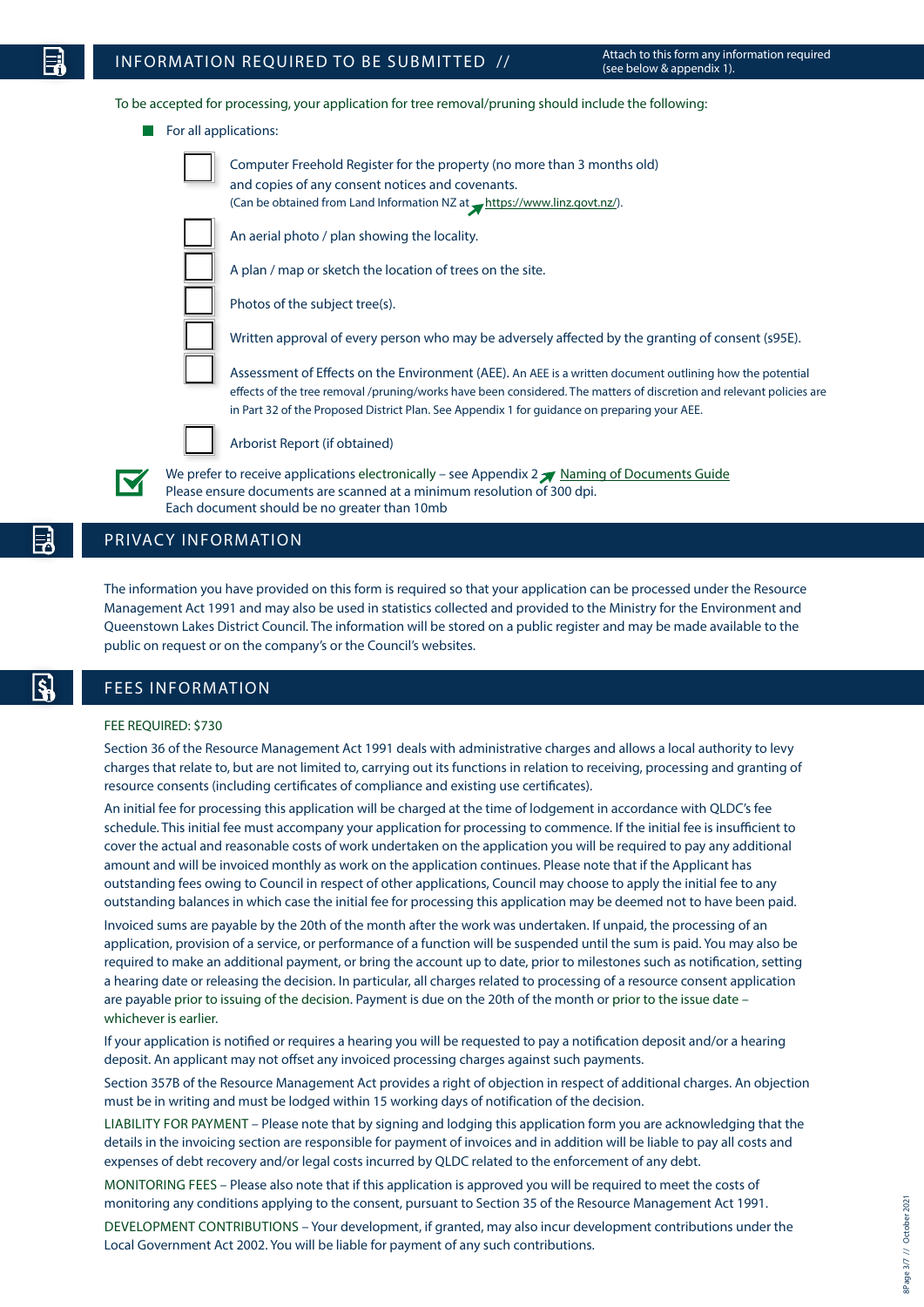Please ensure to reference any banking payments correctly. Incorrectly referenced payments may cause delays to the processing of your application whilst payment is identified.

Please reference your payments as follows:

Applications yet to be submitted: RM followed by first 5 letters of applicant name e.g RMJONES

Applications already submitted: Please use the RM# reference that has been assigned to your application, this will have been emailed to yourself or your agent.

Please note processing will not begin until payment is received (or identified if incorrectly referenced).

I confirm payment by:

Bank transfer to account 02 0948 0002000 000 (If paying from overseas swiftcode is - BKNZNZ22)

Invoice for initial fee requested and payment to follow

Manual Payment at reception (can only be accepted once application has been lodged and acknowledgment email received with your unique reference number)

| *Reference                                                                                                                    |  |
|-------------------------------------------------------------------------------------------------------------------------------|--|
| "Amount Paid    Please select                                                                                                 |  |
| (For required initial fees refer to website for Resource Consent Charges or speak to the Duty Planner by phoning 03 441 0499) |  |

\*Date of Payment

# APPLICATION & DECLARATION

The Council relies on the information contained in this application being complete and accurate. The Applicant must take all reasonable steps to ensure that it is complete and accurate and accepts responsibility for information in this application being so.

If lodging this application as the Applicant:

I/we hereby represent and warrant that I am/we are aware of all of my/our obligations arising under this application including, in particular but without limitation, my/our obligation to pay all fees and administrative charges (including debt recovery and legal expenses) payable under this application as referred to within the Fees Information section.

| e e                    |  |
|------------------------|--|
| ۰,<br>$\sim$<br>$\sim$ |  |

#### If lodging this application as agent of the Applicant:

I/we hereby represent and warrant that I am/we are authorised to act as agent of the Applicant in respect of the completion and lodging of this application and that the Applicant/ Agent whose details are in the invoicing section is aware of all of his/her/its obligations arising under this application including, in particular but without limitation, his/her/its obligation to pay all fees and administrative charges (including debt recovery and legal expenses) payable under this application as referred to within the Fees Information section.

I hereby apply for the resource consent(s) for the Proposal described above and I certify that, to the best of my knowledge and belief, the information given in this application is complete and accurate.

# Signed (by or as authorised agent of the Applicant) \*\* Full name of person lodging this form

#### Firm/Company Dated

PLEASE TICK

\*\*If this form is being completed on-line you will not be able, or required, to sign this form and the on-line lodgement will be treated as confirmation of your acknowledgement and acceptance of the above responsibilities and liabilities and that you have made the above representations, warranties and certification.



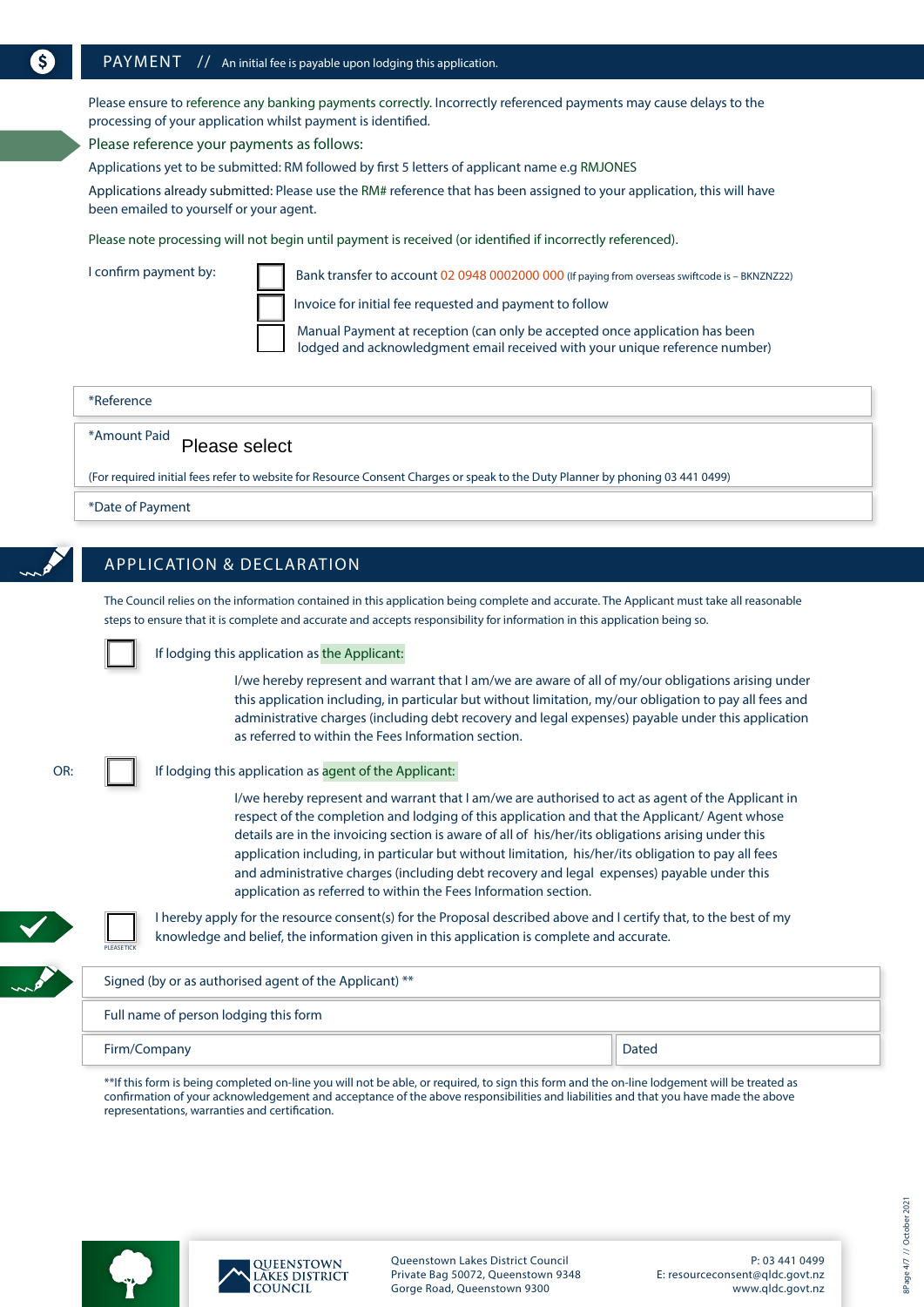Section 88 and the 4th Schedule of the RMA set out the information required for making an application and an assessment of effects on the environment. Depending on the complexity of the application, the Council may require these are strictly adhered to. Generally, an assessment using the following criteria will be sufficient.

Your application should include an assessment of the proposal against the matters of discretion and policies in Chapter 32: Protected Trees of the Proposed District Plan.

The Matters of Discretion for removal, pruning or works to Arrowtown Character Trees are:

SIGNIFICANT TRIMMING, REMOVAL, DESTRUCTION OR DAMAGE:

• The significance of the character, cultural and amenity values of the tree(s) and the degree to which the proposed trimming, works or removal would impact on those values.

• The efficient use of land and resources, including reasonable sunlight into dwellings and building maintenance.

• Whether the proposed works would maintain the values for which the tree was protected.

• The merits of any substitute or compensating tree planting or landscaping.

• Whether the removal of the tree or group of trees would create a cumulative adverse effect due to previous tree removals, whether on the same property or not.





Queenstown Lakes District Council Private Bag 50072, Queenstown 9348 Gorge Road, Queenstown 9300

P: 03 441 0499 E: resourceconsent@qldc.govt.nz www.qldc.govt.nz 8Page 5/7 // October 2021 8Page 5/7 // October 2021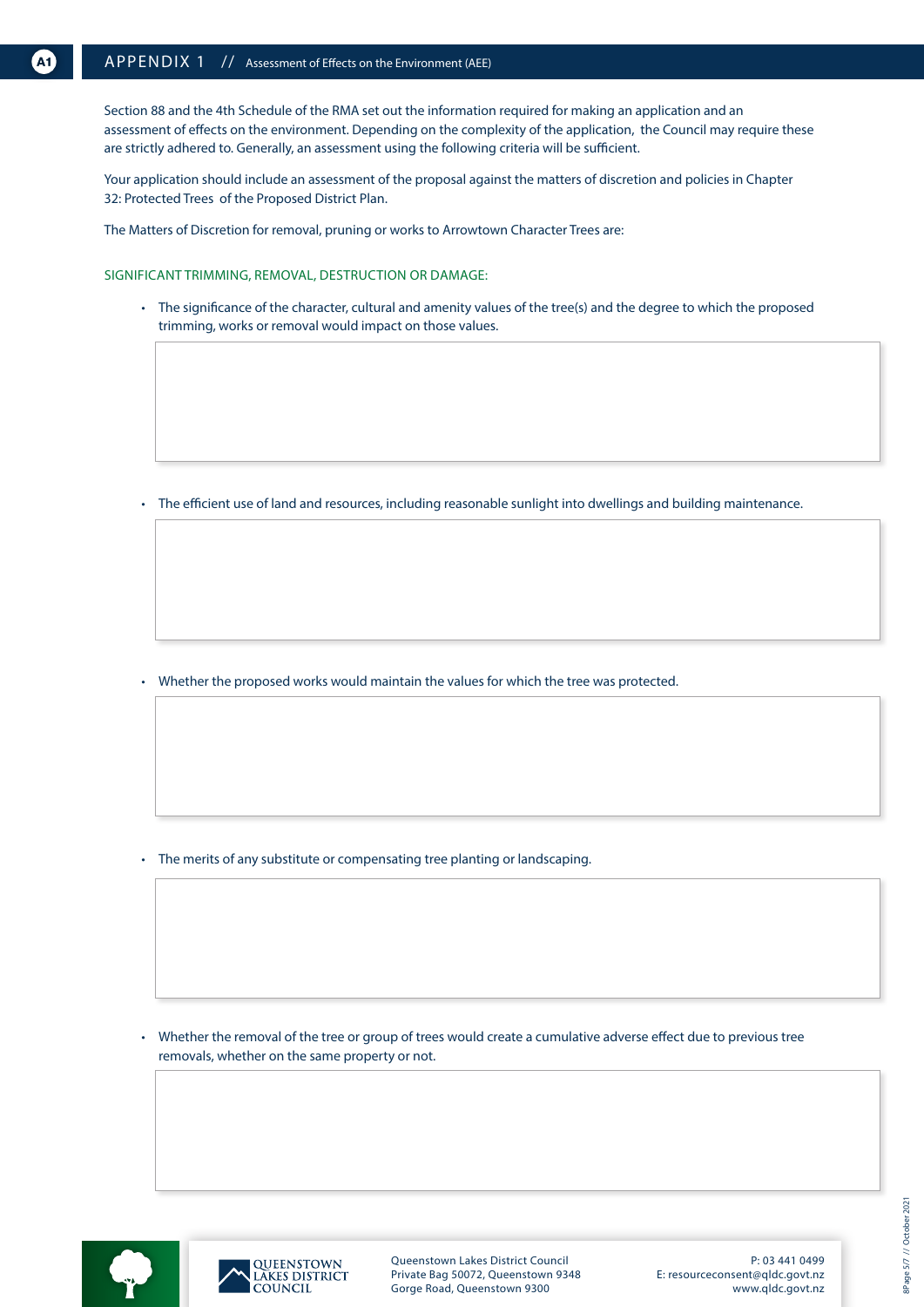• Potential effects on the health or stability of the tree or hedgerow

• Whether best practice methods will be used

• Whether any alternatives are available

### POLICIES RELATING TO ARROWTOWN CHARACTER TREES IN PART 32.2.3 OF THE PROPOSED DISTRICT PLAN

- Protect or enhance Arrowtown's unique character and amenity by recognising the contribution trees and groups of trees make to Arrowtown's landscape, cultural identity and historic heritage values.
- Acknowledge the important role trees and groups of trees have in contributing to the character and historic heritage of Arrowtown, despite that on an individual basis a tree or group of trees may not be significant in stature.
- Have regard to the reasonable and efficient use of land anticipated in the Arrowtown Residential Historic Management zone, while ensuring the removal or modification of trees or groups of trees does not lead to the cumulative loss of Arrowtown's heritage character and amenity values.

The removal, pruning and works to a protected tree listed in Schedule 32.8 are not limited to the matters set out above, however they can be used for assistance with your AEE. Proposals to remove a Protected Tree could require a more detailed application.





Queenstown Lakes District Council Private Bag 50072, Queenstown 9348 Gorge Road, Queenstown 9300